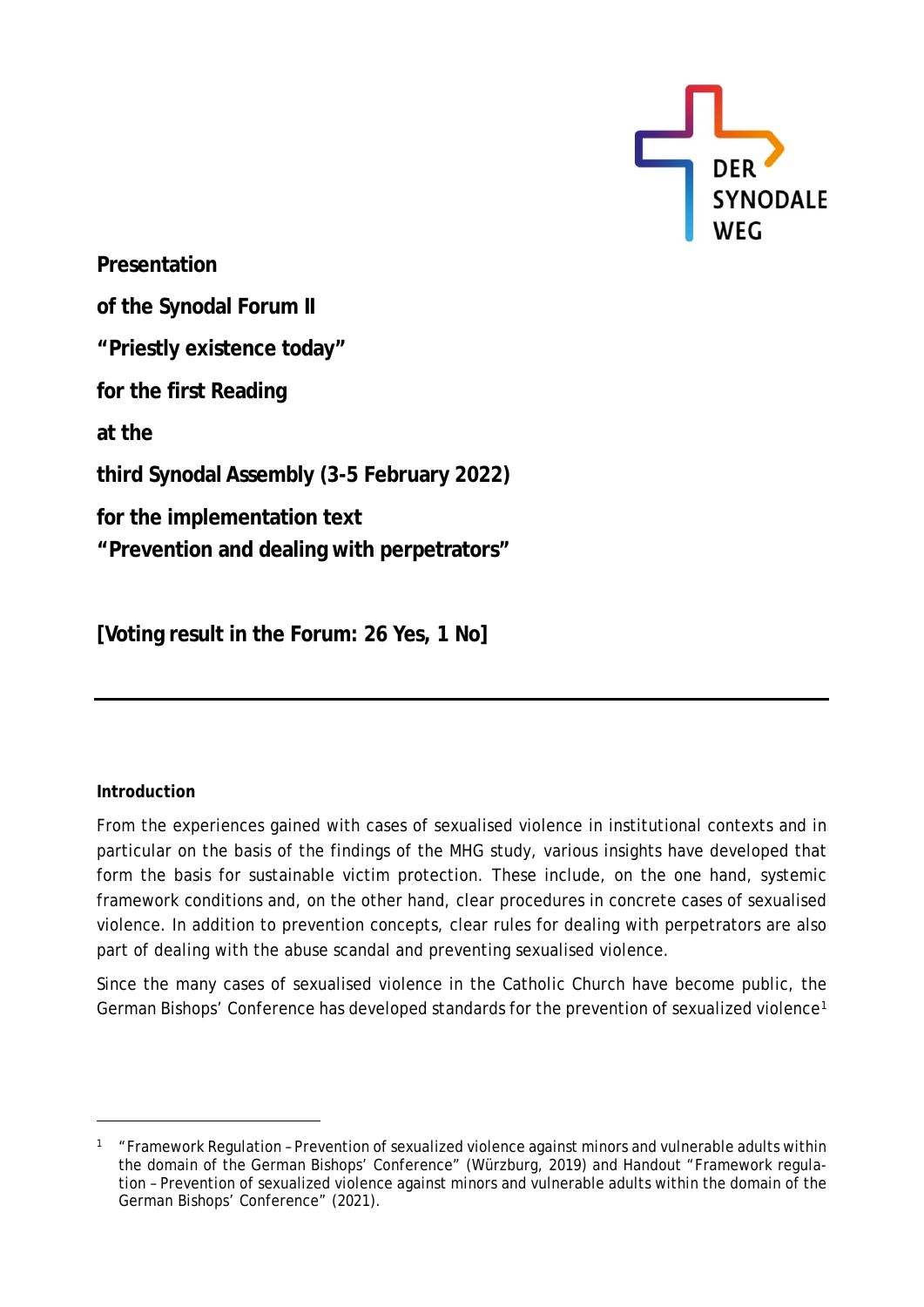as well as a clear set of rules for dealing with cases of abuse<sup>[2](#page-1-0)</sup> and for investigating them.<sup>[3](#page-1-1)</sup> These are updated regularly.

The standards are to be supported by this option for action and specified in individual places. As an option for action of the Synodal Forum "Priestly Existence Today", the focus is particularly on the clergy.

Even though topics such as sexual development, respect for boundaries, personality development, education and training, etc. have already been addressed in various other texts, we consider it important, especially in this option for action, that dealing with sexualised violence and respect for boundaries is given attention again and again (from the time of education and training to retirement).

## **Proposals**

- 1. The Synodal Assembly asks the German Bishops' Conference to ensure that prevention regulations are adopted and implemented in all Catholic institutions and associations. This includes all those working in the Church, whether full-time or voluntary, and whether they are consecrated or lay persons.
- 2. Prevention work is an integral part of priestly formation. This is reflected through the following standards:
	- The prevention of sexualised acts is the subject of the admission interview between the training supervisor and the interested person. The basis for this is a code of conduct which contains binding rules of behaviour for a professionally appropriate relationship of closeness and distance towards minors and other adult persons in need of protection. This code of conduct is to be signed by the seminarian.
	- Within the institution of the seminary, seminarians as trainees find themselves in a hierarchical and dependent relationship to the seminary leader. Seminary-specific structures that can promote the abuse (of power) should be addressed from the beginning of the training. In addition, the aim is to create a sensitivity for respecting boundaries, also between seminary participants, and to name transparent procedures and known contact persons in order to effectively counter behaviour that violates boundaries in the seminary context. Each seminary has a prevention concept that is discussed with the seminarians.
	- Prevention work is ensured by continuing education units in all phases of priestly formation (propaedeutic, study phase, pastoral course, training for the 2nd service examination). To this end, each seminary or the dioceses cooperating in priestly formation draw up a training concept. These training modules are to be developed with the diocesan prevention officers and those responsible for pastoral psychological training.

<span id="page-1-0"></span><sup>&</sup>lt;sup>2</sup> "Regulation for dealing with sexual abuse of minors and of vulnerable adults by clergy and other church staff" of the German Bishops' Conference (Würzburg, 2019).

<span id="page-1-1"></span> $3$  "Joint declaration on binding criteria and standards for an independent examination of sexual abuse in the Catholic Church in Germany" (2020).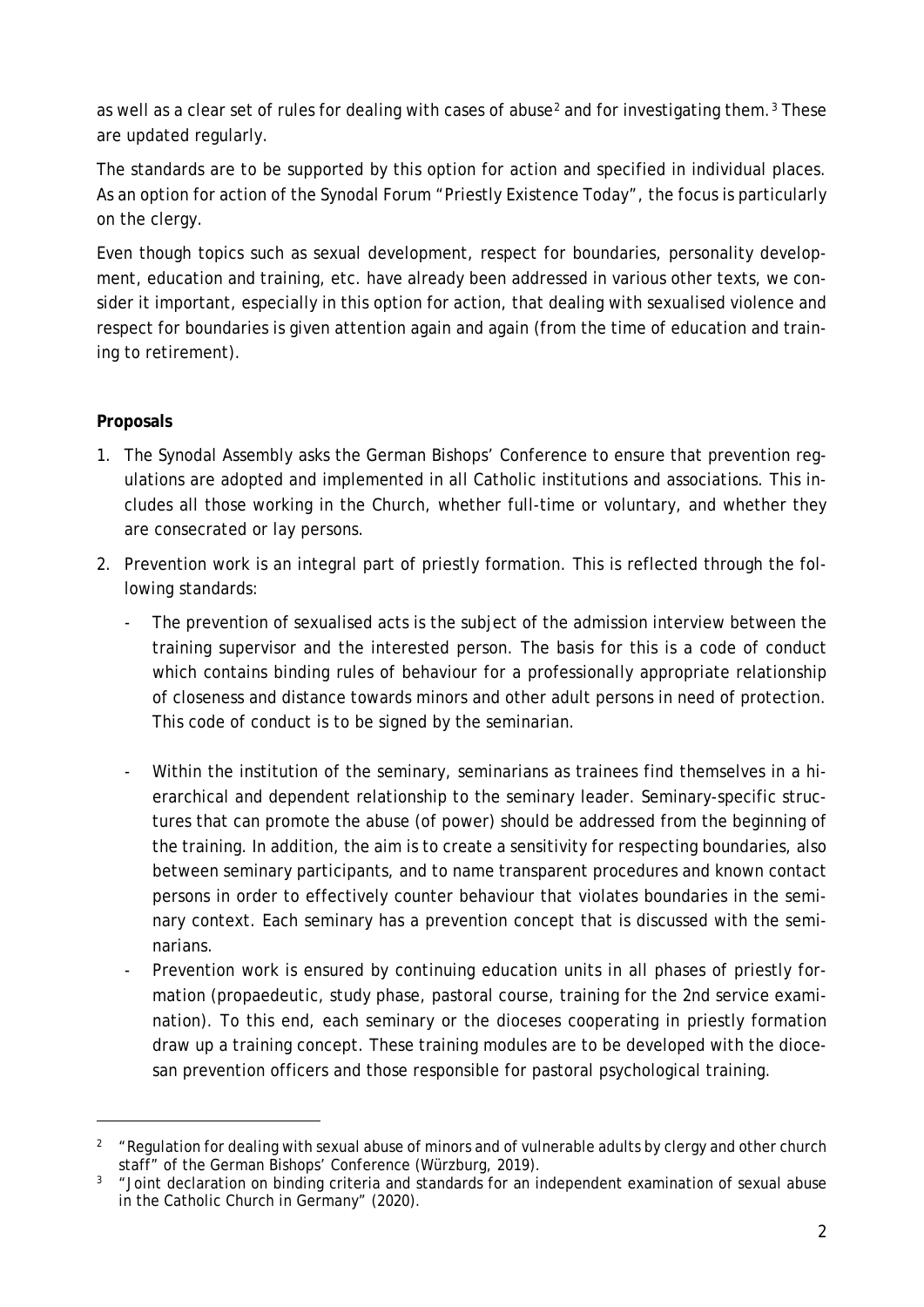- Sensitisation to behaviour that respects boundaries is part of the training with regard to all areas of life (incl. the seminary situation, the training path and the future pastoral ministry).
- If, in the course of the training, repeated transgressive behaviour occurs and there is no change in behaviour despite expressed criticism and the imposition of possible conditions, acceptance into church service is ruled out.

Explanation: These measures may deter potential perpetrators from aspiring to enter into church service.

- 3. The Synodal Assembly asks the German Bishops' Conference in cooperation with Commission IV to anchor the feedback culture of all those working in church ministry in a framework regulation. For example, there should be regular supervision in (pastoral) teams. Explanation: It is essential to address misconduct and to provide support for change, up to and including conditions and target agreements. If staff and priests do not respect boundaries, openness to a culture of criticism and error is indispensable. In this context, it is imperative that this also takes place as a matter of course and without fear, beyond hierarchical and professional boundaries. It must be possible to make complaints easily without causing disadvantages to the person making the report. A team culture and regular team meetings, also across professional groups, are helpful in the parishes or pastoral units.
- 4. During the visitations in the pastoral unit, the entire system must also be examined with regard to the prevention of sexualised violence. The visitors should proactively address the topics of sexualised violence, of a protection concept and behaviour respecting boundaries in the various discussions. This should be included in the respective visitation regulations. Explanation: This encourages those affected or those with knowledge about certain cases to report violations of boundaries and sexual violence. In addition, the discussion fills the protection concepts that have been developed with life.
	- 5. The Synodal Assembly calls on the German Bishops' Conference to develop a disciplinary regulation for priests. Bishops are to have the option of imposing a condition of cooperation with regard to possible external counselling or therapy on priests who have not been proven to have engaged in criminally relevant behaviour, but who do engage in behaviour that crosses boundaries. In this case, the term "condition" is not to be understood in the legal sense, but analogous to service agreements in the case of problematic behaviour.

Explanation: Often, bishops feel that they are unable to take disciplinary measures as long as the facts have not been clarified. This causes a vacuum leading to insecurity and restraint/passiveness.

6. Specialised counselling centres dealing with men, violence and conflict or contact points such as "Don't become a perpetrator" should be regularly advertised among the staff and also in clergy circles.

Explanation: For priests and other staff members who notice that they have problems with transgressive behaviour or develop fantasies of sexual assault, a low-threshold offer of psychological help must be available and accessible to them. From a research perspective, it is